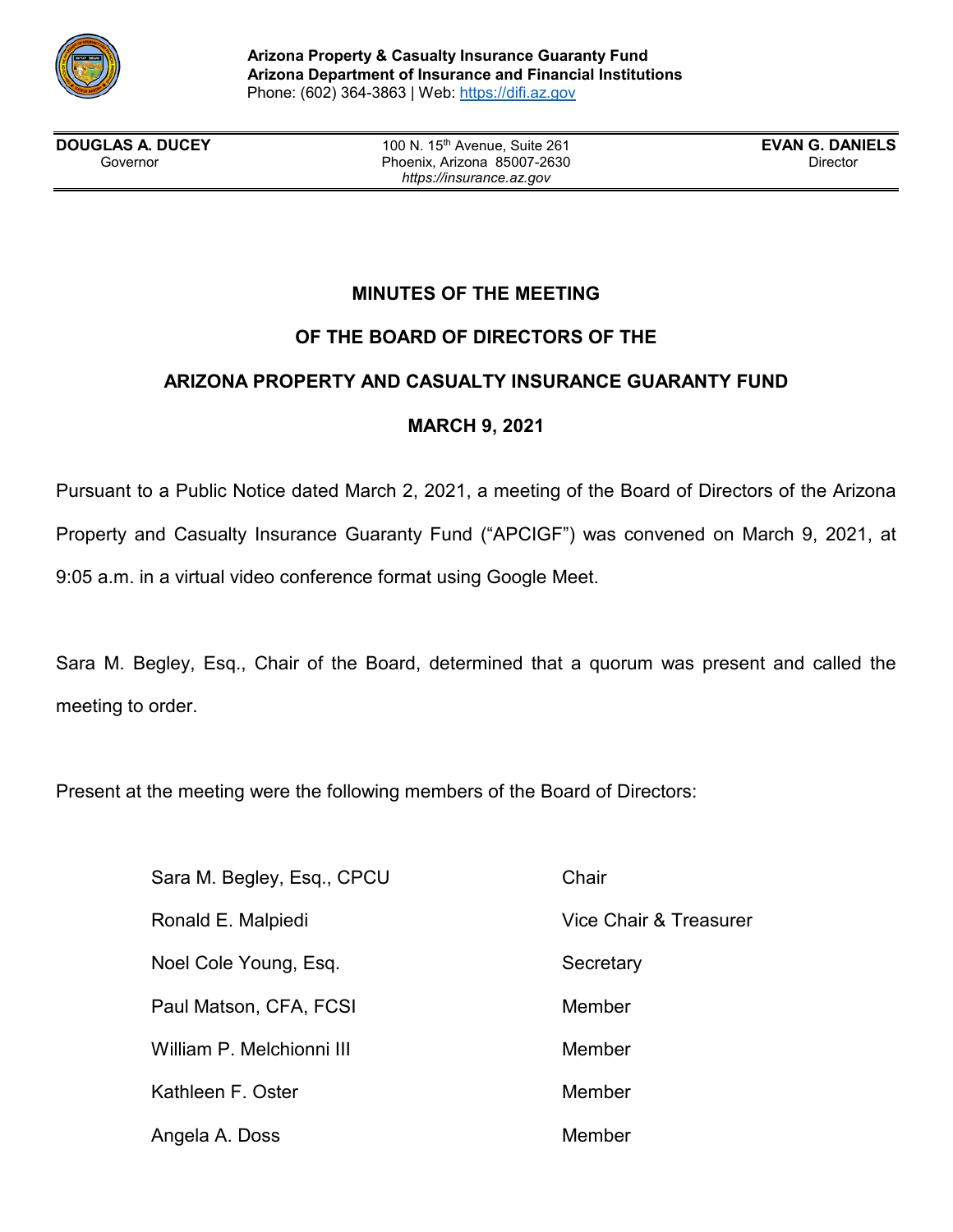Also present at the meeting were:

| Evan G. Daniels        | Director, Arizona Department of<br>Insurance and Financial Institutions        |
|------------------------|--------------------------------------------------------------------------------|
| Lynette Evans          | Assistant Arizona Attorney General                                             |
| Liane Kido             | Deputy Receiver, Arizona Department<br>of Insurance and Financial Institutions |
| Tom O'Malley           | Managing Director for Insurance, Wells<br>Fargo Asset Management               |
| <b>Christine Cohen</b> | <b>APCIGF Claims Manager</b>                                                   |
| Lori D. Nestor         | <b>APCIGF Executive Director</b>                                               |

The following matters were discussed, considered and decided at the meeting:

## **ITEM #1. ANNOUNCEMENT CONCERNING ANTI-TRUST COMPLIANCE POLICY AND CONFLICTS OF INTEREST.**

Chairperson Begley announced that the meeting would be conducted in accordance with the Anti-Trust Compliance Policy adopted September 26, 2006 by the APCIGF Board of Directors. The Chair also announced the meeting would be conducted in compliance with Arizona law (A.R.S. §§ 38-501 - 38-511) concerning the disclosure of conflicts of interest with regard to any matter before the Board of Directors for consideration.

### **ITEM #2. INTRODUCTION OF NEW BOARD MEMBERS**

The Chair recognized Executive Director Lori Nestor for the introduction of two new Board Members. Director Nestor introduced and welcomed Angela A. Doss, Senior Director, State Government Relations with Nationwide Insurance, and Insurance Producer Kathleen F. Oster to the Board.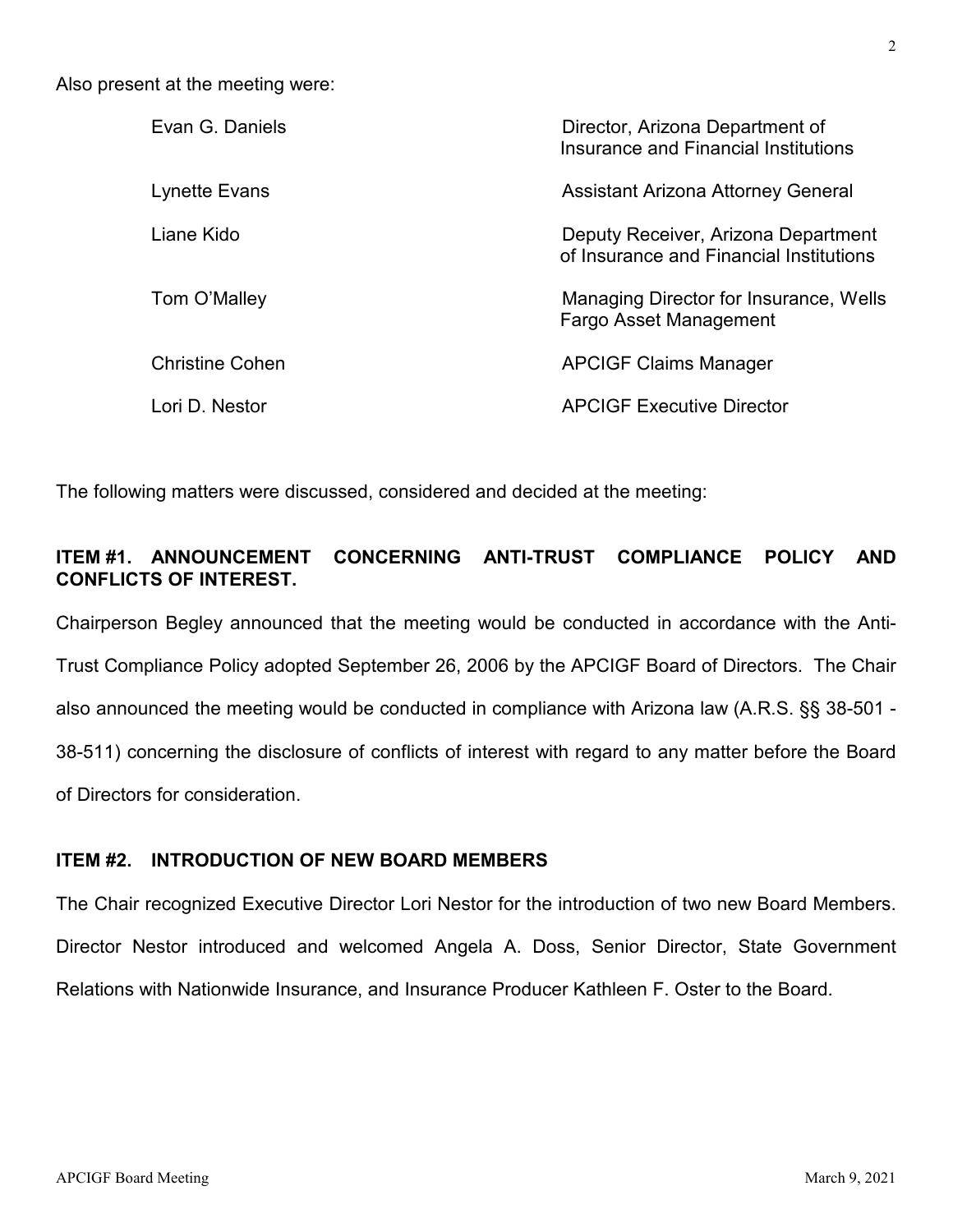### **ITEM #3. APPROVAL OF PREVIOUS MINUTES**

Upon a motion made by Vice Chair Ron Malpiedi and seconded by Director Bill Melchionni, the minutes of the Meeting of the Board of Directors held September 15, 2020 were unanimously approved as previously circulated.

### **ITEM #4. REPORT CONCERNING DISCUSSIONS REGARDING THE ALLOCATION OF**

### **RECEIVERSHIP RECOVERIES.**

The Chair advised that the Board would move to Executive Session for the purpose of receiving legal advice regarding this topic.

# **ITEM #5. EXECUTIVE SESSION TO CONFER WITH LEGAL COUNSEL CONCERNING ISSUES IN CONNECTION WITH ITEMS REFERENCED IN THE NOTICE AND AGENDA.**

Upon a motion made by the Chair and seconded by Director Paul Matson, the Board voted unanimously to move into Executive Session at 9:08 a.m. to confer with legal counsel and the Public was excused. Assistant Attorney General Lynette Evans was present and provided legal advice to the Board regarding the status of discussions between APCIGF and the Special Fund of the Industrial Commission of Arizona (ICA) regarding the allocation of receivership recoveries. The matter was discussed in Executive Session until 9:46 a.m., at which time the Executive Session was adjourned by the Chair and the Public was invited to reenter the meeting.

Following Executive Session, a motion was made by the Chair and seconded by Secretary Noel Cole Young to approve the Memorandum of Understanding (MOU) discussed in executive session based on legal advice received that the MOU is necessary for the GF to carry out its responsibilities under the Act, and to direct Executive Director Nestor to sign the MOU on behalf of the Board. The motion passed unanimously.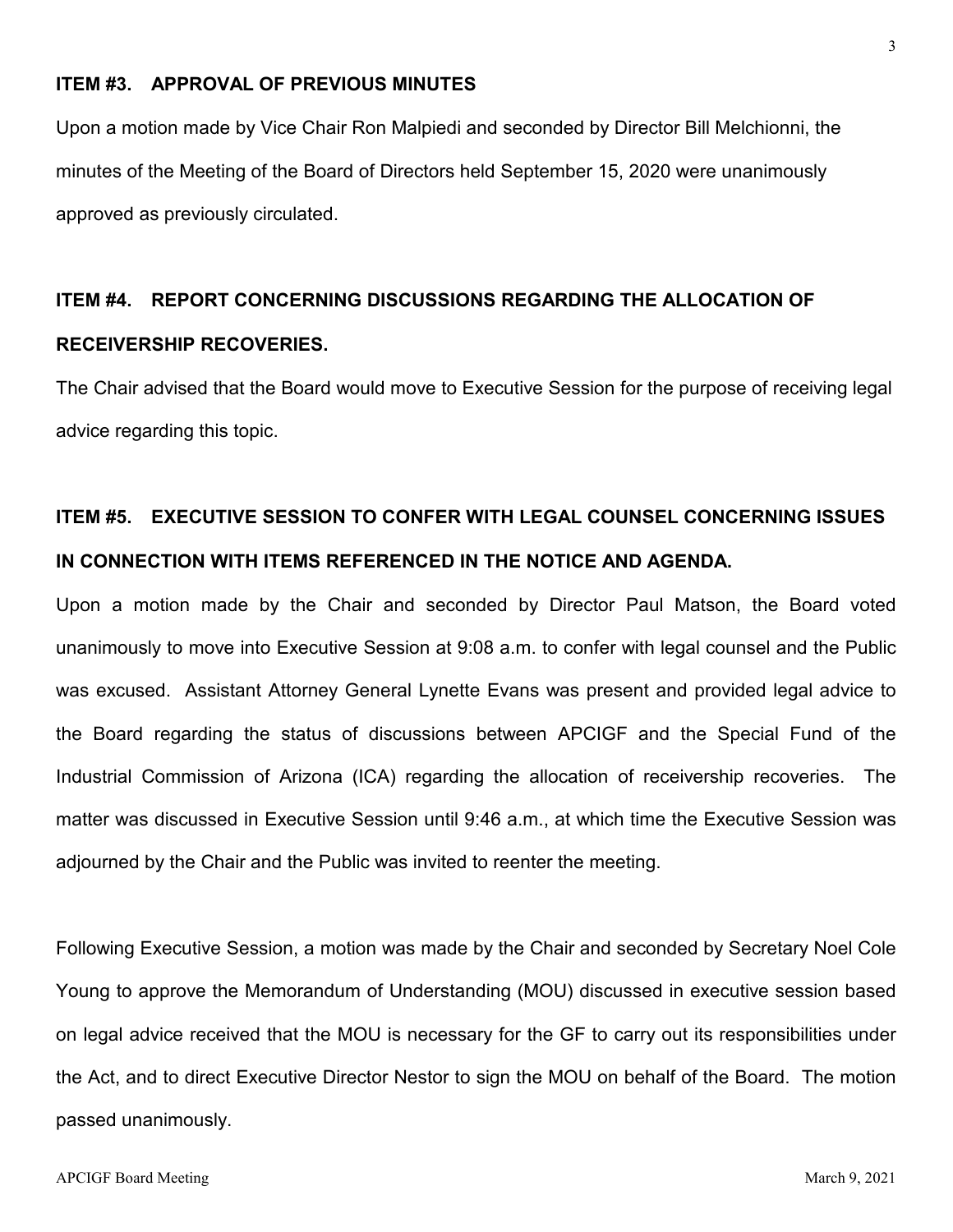### **ITEM #6. REPORT CONCERNING DETECTION AND PREVENTION OF INSOLVENCIES.**

Executive Director Nestor advised the Chair there was no new activity to report.

## **ITEM #7. EXECUTIVE SESSION TO RECEIVE INFORMATION ABOUT THE FINANCIAL CONDITION OF ONE OR MORE MEMBER INSURERS.**

There being nothing to report with respect to the financial condition of member insurers, the Chair did not call the Board into Executive Session for that purpose.

### **ITEM #8. FINANCIAL REPORT AND ANY RELATED MATTERS.**

**A.** The Chair recognized Executive Director Nestor, who introduced Tom O'Malley, Managing Director for Insurance for Wells Fargo Asset Management, for a report regarding the performance of the APCIGF investment portfolios through January 31, 2021. Mr. O'Malley reported that the most recent performance of both portfolios reflects the impact that the COVID-19 pandemic has had on the market and on short term treasury rates. The Property and Casualty Portfolio remains invested in treasuries and agencies, with treasury comprising nearly 80%. Its balance was slightly over \$36 million as of January 31, 2021, with credit quality high at AAA across the board. The Workers' Compensation Portfolio held slightly over \$175M at January 31, 2021, 85% of which was invested in treasuries. It demonstrated a purchase yield of 1% and maturity about 1 year. Mr. O'Malley indicated very recent observation of longer interest rates indicative of an economic pickup, however short interest rates aren't expected to increase greatly. The Federal Reserve has indicated intent to keep short rates low to support recovery during 2021.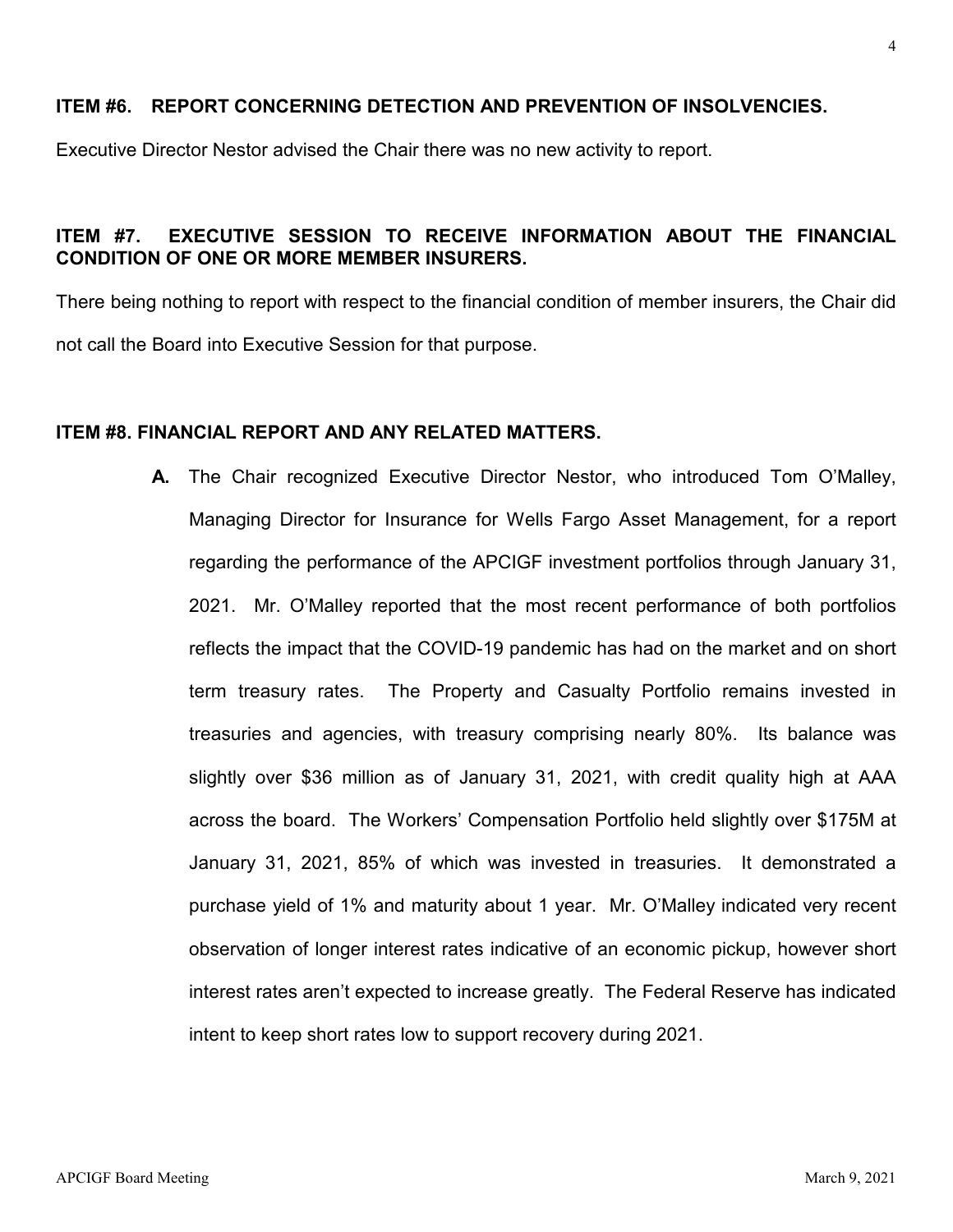In response to questions, Mr. O'Malley advised that he hadn't seen much in the way of an immunization strategy where other guaranty funds are concerned due to challenges in forecasting liability. He also hadn't seen many other guaranty funds demonstrate longer duration benchmarks, but both generally are a function of what each individual organization's liabilities are and their ability to predict the same. Mr. O'Malley also confirmed that Wells Fargo Asset Management (WFAM) is being purchased by 2 private equity firms, with closing anticipated within the second half of 2021. The new partners have committed over \$100 million to technology improvements and expressed a goal of creating as little disruption as possible with clients. Mr. O'Malley advised that individual contact with a request for affirmation of the change in control will be forthcoming for APCIGF. Director Matson expressed plans for a meeting of the APCIGF Investment Committee to discuss the purchase and APCIGF investment matters in the near future.

- **B.** The Chair again recognized Executive Director Nestor, who discussed the financial condition of APCIGF and presented a Balance Sheet, Profit & Loss YTD Comparison and Budget Performance statement as of January 31, 2021. Copies of the financial statements are attached as exhibits.
- **C.** The Chair then recognized Executive Director Nestor for an update regarding the conversion of the APCIGF basis of accounting from modified cash to full accrual. Executive Director Nestor advised that the consulting CPA firm retained to assist, Eide Bailly, is running a bit behind on the accrual-basis APCIGF 2020 financial statements they are creating. She anticipated that the statements should be ready to share with the APCIGF Audit Committee within the next couple of weeks.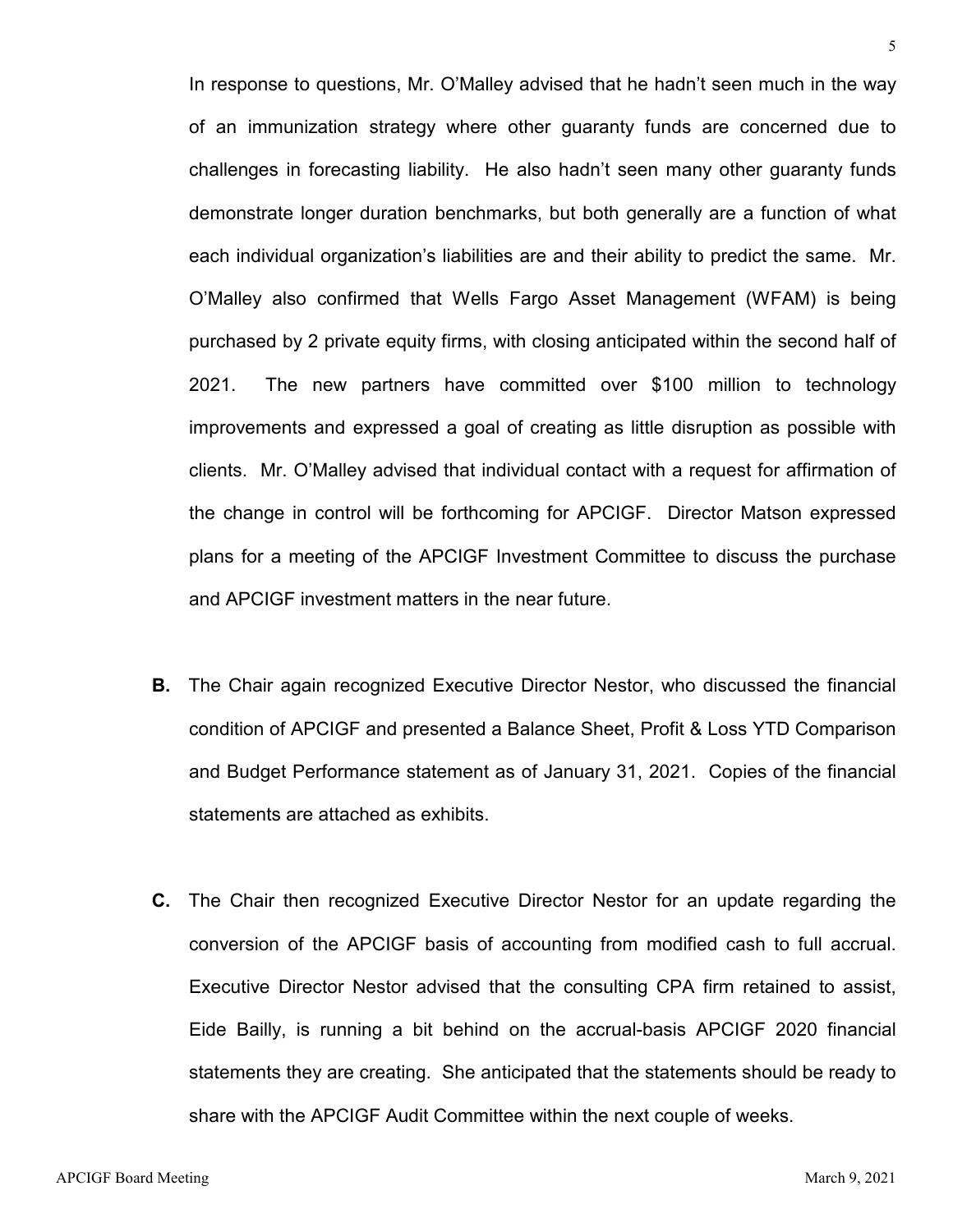Ms. Nestor also advised the Board that the annual audit of APCIGF commenced on March 1, 2021, and completed, accrual-based financial statements from Eide Bailly will be provided to the auditors as soon as possible for their review. She further confirmed that both APCIGF and the Arizona Life & Disability Insurance Guaranty Fund were converted from cash to accrual, and as a result, will share the cost of the consulting CPA fee.

### **ITEM #9. CLAIMS ACTIVITY AND RELATED MATTERS.**

The Chair recognized APCIGF Claims Manager, Christine Cohen, and Executive Director Nestor, who reported regarding claim related matters. Ms. Nestor advised that APCIGF had been activated by the insolvency of Gateway, American Service Insurance, and ACCC Insurance most recently. She further advised that the Pennsylvania Department of Insurance has recently filed for the liquidation of Bedivere Insurance as well, however account balances appear sufficient for all exposures presented at this time and no assessments were recommended.

**A.** Ms. Cohen reported that Gateway Insurance had presented significant exposures to the Auto Account, with several claims exposing the APCIGF limit (less the appropriate \$100 deductible). Gateway wrote medical transport and taxi policies with high limits of 500K/\$1M prior to liquidation, but those limits are now reduced to the APCIGF limits. She advised that American Service Insurance Company (ASI) had only presented 5 claims to APCIGF since insolvency. Its sister company, ACIC, was not licensed in Arizona, and its insolvency resulted in no exposure to the Auto account as a result.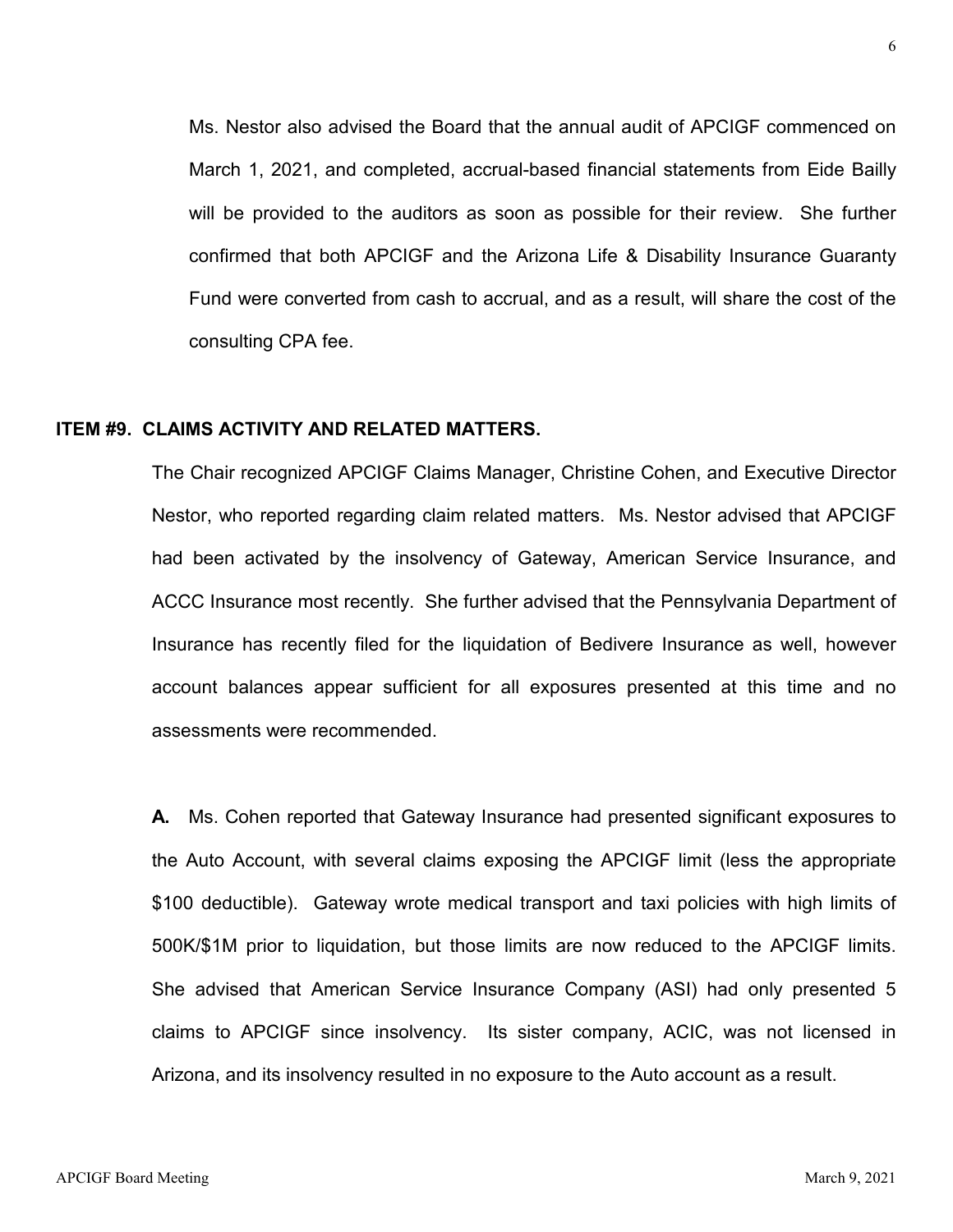Ms. Cohen further reported that Texas based ACCC Insurance became insolvent on December 30, 2020. The company sold non-standard auto insurance, had significant presence in Arizona, and that insolvency came very quickly and with little notice. Policies continued to be sold into December and remained in effect through January 30, 2021, resulting in an influx of active, new claims with additional being reported. She advised that APCIGF had opted to handle the claims in-house with current staff in light of pandemic workplace restrictions, despite limited capacity. Of the 371 claims presented, 85 had already been closed by February 28, 2021.

**B.** Ms. Cohen advised the Board that the largest exposure to the All Other Account remained from medical malpractice claims referred to APCIGF from the Capson Physicians Insurance insolvency. She explained that one of the claims had recently been settled, with 5 remaining open and litigated. Ms. Cohen advised that two (2) of the remaining files could present potential exposure to APCIGF limits.

**C.** Ms. Cohen further reported an increase in claim closures in the Workers' Compensation account, as several claimants previously covered had passed away from unrelated causes. She also indicated that a recently initiated settlement project further reduced the open claim count and eliminated the associated file handling costs of 7 claims.

**D.** Executive Director Nestor then presented information regarding the Roll Forward Actuarial evaluation of workers' compensation claims reserves, indicating that the study was done to bring liability estimates forward to the end of 2019 to assist with assessing exposure for CY2019. The Roll Forward study stated that outstanding workers'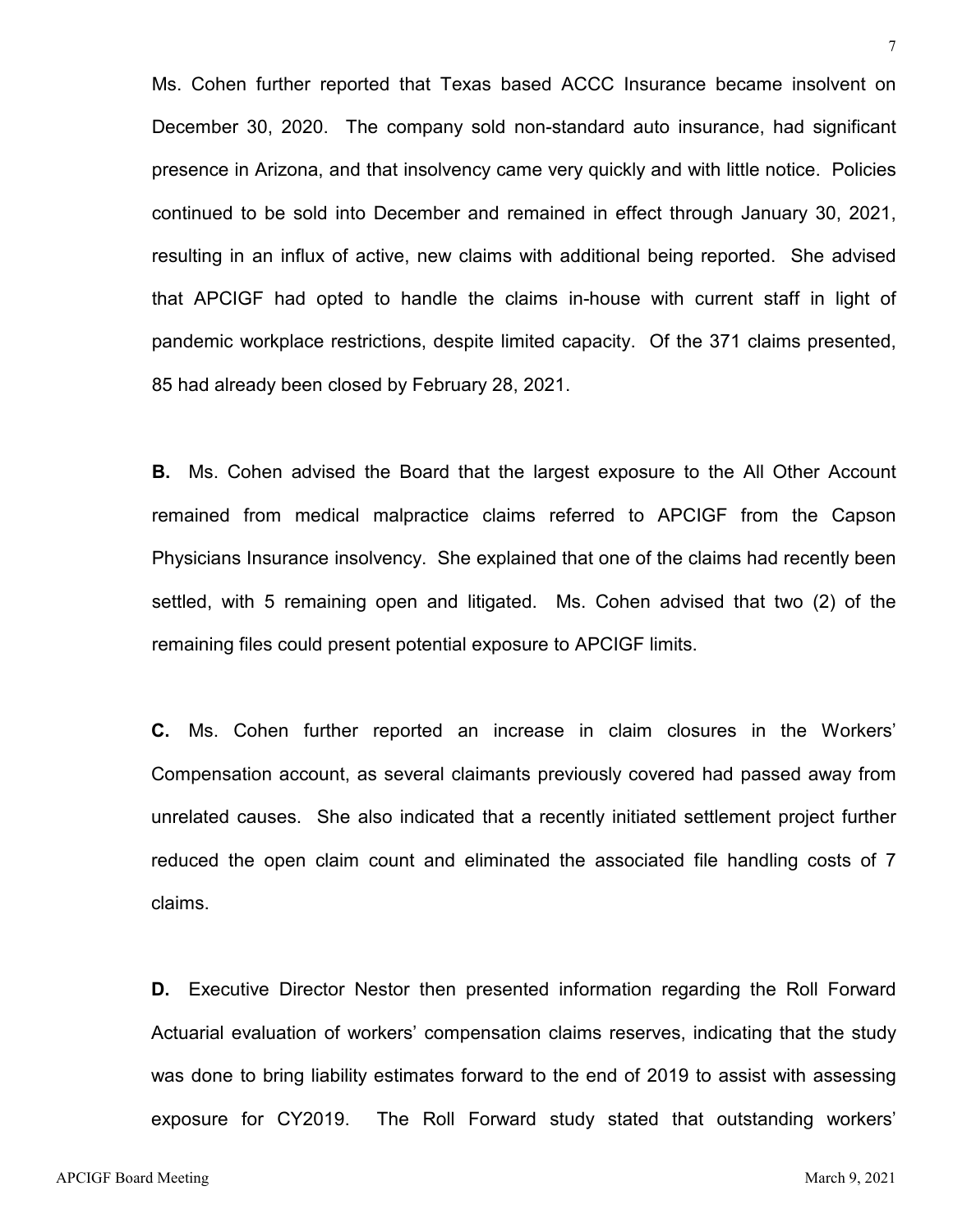compensation liabilities with IBNR as of December 31, 2019 were approximately \$122M. The Chair asked at what frequency such studies might need to be done going forward. Ms. Nestor shared plans to reduce the frequency to every other year in an effort to help reduce costs, if such reduction can be done. However, advice will be sought from CPA consultants before doing so, as this type of study does provide support for liability accruals.

### **ITEM #10. REPORT OF EXECUTIVE DIRECTOR.**

The Chair recognized Executive Director Nestor, who reported on the following matters:

- **A.** Ms. Nestor requested that the Board to ratify her decision to pay 2021 annual membership dues to the National Conference of Insurance Guaranty Funds (NCIGF) in the amount of \$96,673.00. Upon a motion made by the Chair and seconded by Secretary Young, the Board unanimously ratified the payment to NCIGF.
- **B.** Ms. Nestor then reported that the influx of ACCC Insurance claims had brought inhouse claim handling to capacity and highlighted the need for a Claims Adjusting Contractor to assist APCIGF with claim handling. She reported that although APCIGF had held such contracts in the past, those had lapsed for some time. Ms. Nestor advised that the State Procurement Office has been engaged to assist with issuing a Request for Proposal (RFP) for claims handling services accordingly, which should be ready for publishing in the near future. She confirmed that Board members would likely be asked to participate on the 3 member evaluation and selection team for that contract.